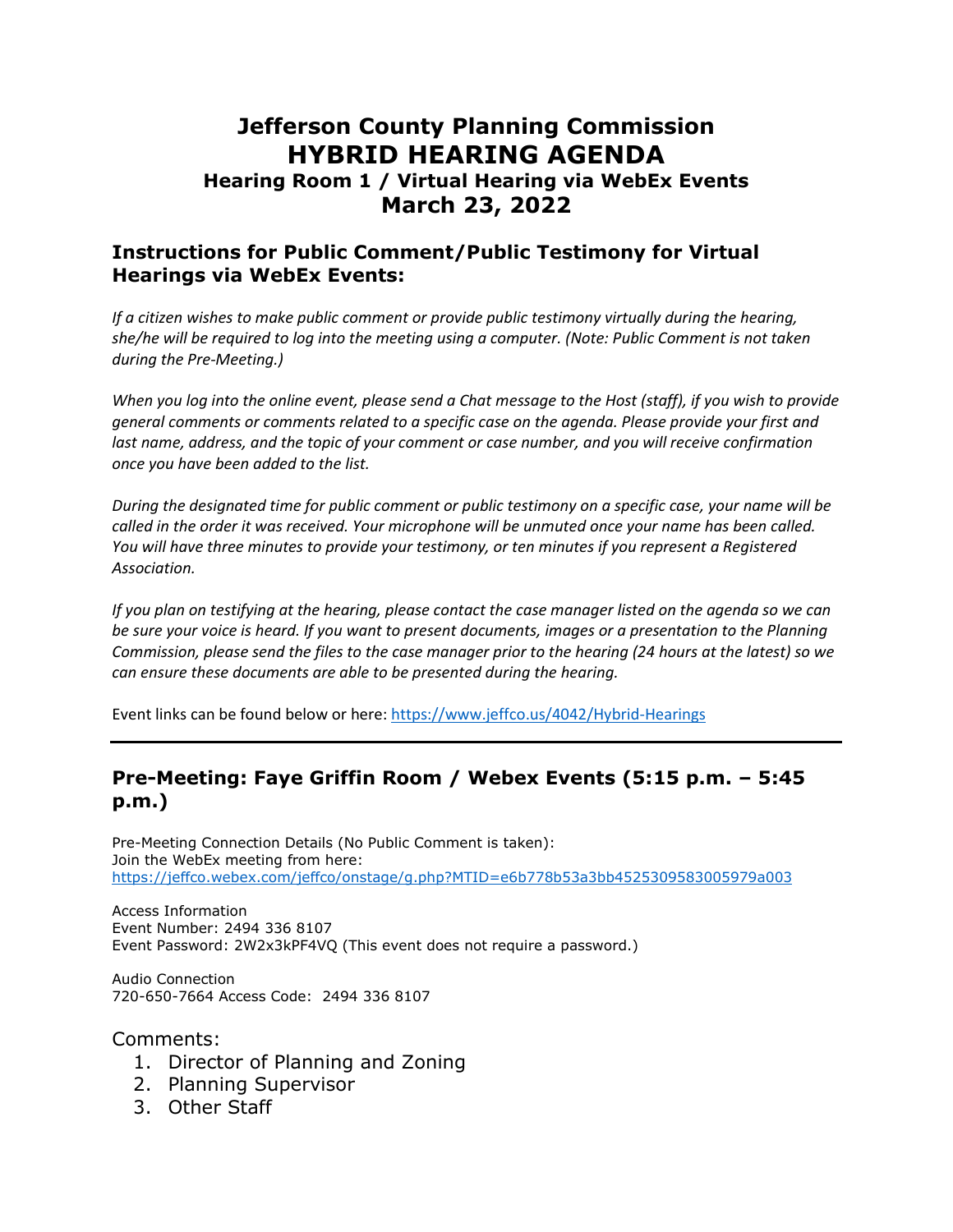- 4. Legal Counsel
- 5. Administrative Assistant
- 6. Planning Commission

Overview of Public Hearing (case review)

### **Hearing: Hearing Room 1 / Webex Events (Approximately 6:15 p.m.)**

PC Hearing Connection Details: Join the WebEx meeting from here: <https://jeffco.webex.com/jeffco/onstage/g.php?MTID=e7ae35c8217b3ff480c968c593298b853>

Access Information Event Number: 2488 182 3220 Event Password: 9PGgG4BGUS4 (This event does not require a password.)

Audio Connection 720-650-7664 Access Code: 2488 182 3220

- 1. **Call to Order**
- 2. **Pledge of Allegiance**

#### 3. **Discussion of Virtual Meeting Procedures**

#### 4. **Citizen Comments**

A short period for members of the public to appear without being scheduled ahead of time to make comments on planning matters not before the Commission at this time.

5. **Approval of minutes** *– February 23, 2022*

# **Agenda Items:**

# **Consent Agenda**

| 22-103343SA              | Location & Extent                                   |
|--------------------------|-----------------------------------------------------|
| <b>Case Name:</b>        | Foothills Park and Recreation District Improvements |
| <b>Owner/Applicant:</b>  | <b>Foothills Park and Recreation District</b>       |
| Location:                | (1) 7046 S Webster Street                           |
|                          | Section 26, Township 05 South, Range 69 West        |
|                          | $(2)$ 400 Holman Way                                |
|                          | Section 07, Township 04 North, Range 69 West        |
| <b>Approximate Area:</b> | $(1)$ 9.35 acres                                    |
|                          | $(2)$ 1.56 acres                                    |
| <b>Purpose:</b>          | Location and Extent for pool and pool house         |
|                          | facilities renovations                              |
| <b>Case Manager:</b>     | Claire Byers                                        |